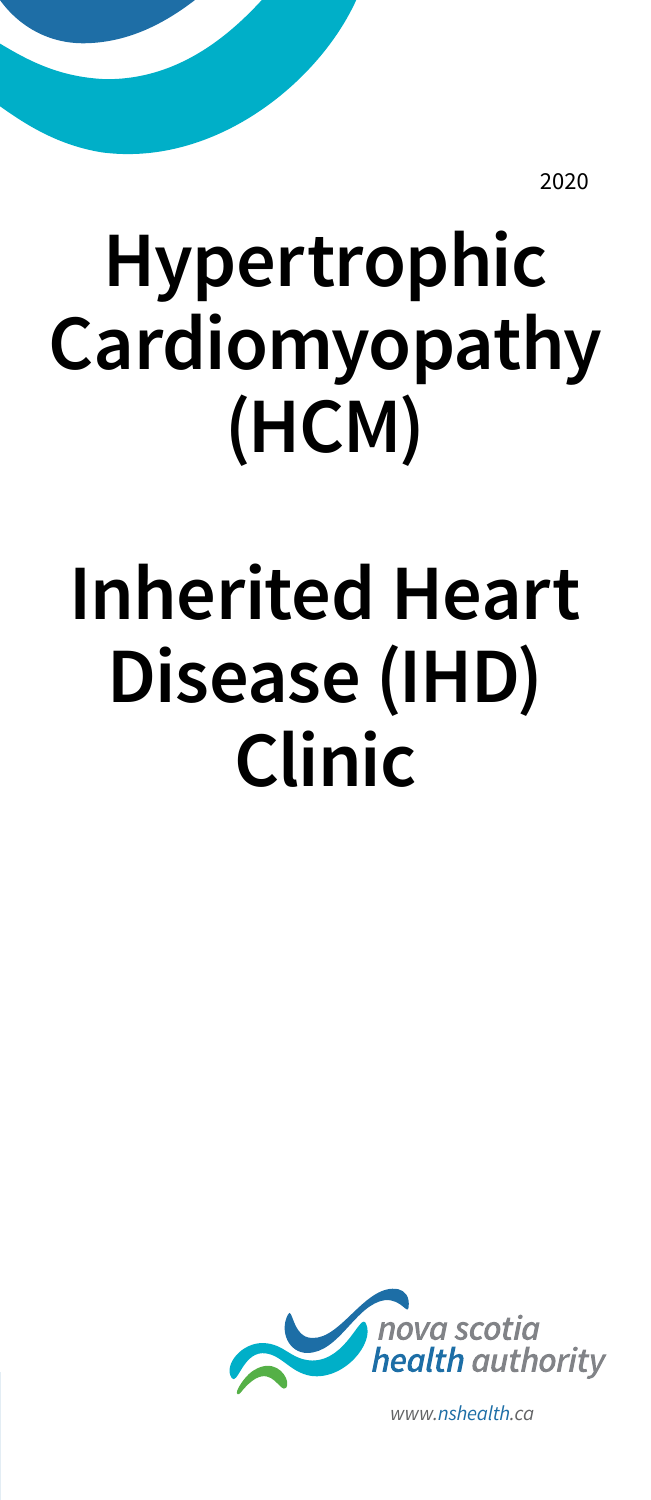#### **How does the heart work?**

The heart is a hollow organ made up of muscle. It has 4 chambers: 2 at the top (atria) and 2 at the bottom (ventricles). Blood flows from outside the heart into the top chambers, is pumped to the bottom chambers, and is then pumped back out to the body.

The pumping of the heart chambers is controlled by electrical signals that pass through the heart muscle. This electrical activity is called the heart rhythm.

## **What is Hypertrophic Cardiomyopathy (HCM)?**

In HCM, there is a thickening of the heart muscle, usually in the wall between the 2 lower chambers (the septum). When the muscle thickens, it gets stiff and makes it hard for the bottom chambers to relax and fill with blood before each heartbeat. Thickening can also make it harder for blood to leave the heart. This can lower the amount of blood the heart can pump out to the rest of the body.

Thickening of the heart muscle can create scar tissue. This can make you more at risk of dangerous, fast heart rhythms.

#### **What causes HCM?**

HCM can be caused by:

- $\rightarrow$  a change in your DNA (genes). HCM can be hereditary (be passed from parents to their children).
- $\rightarrow$  a buildup of proteins in the heart

Sometimes the cause is not known.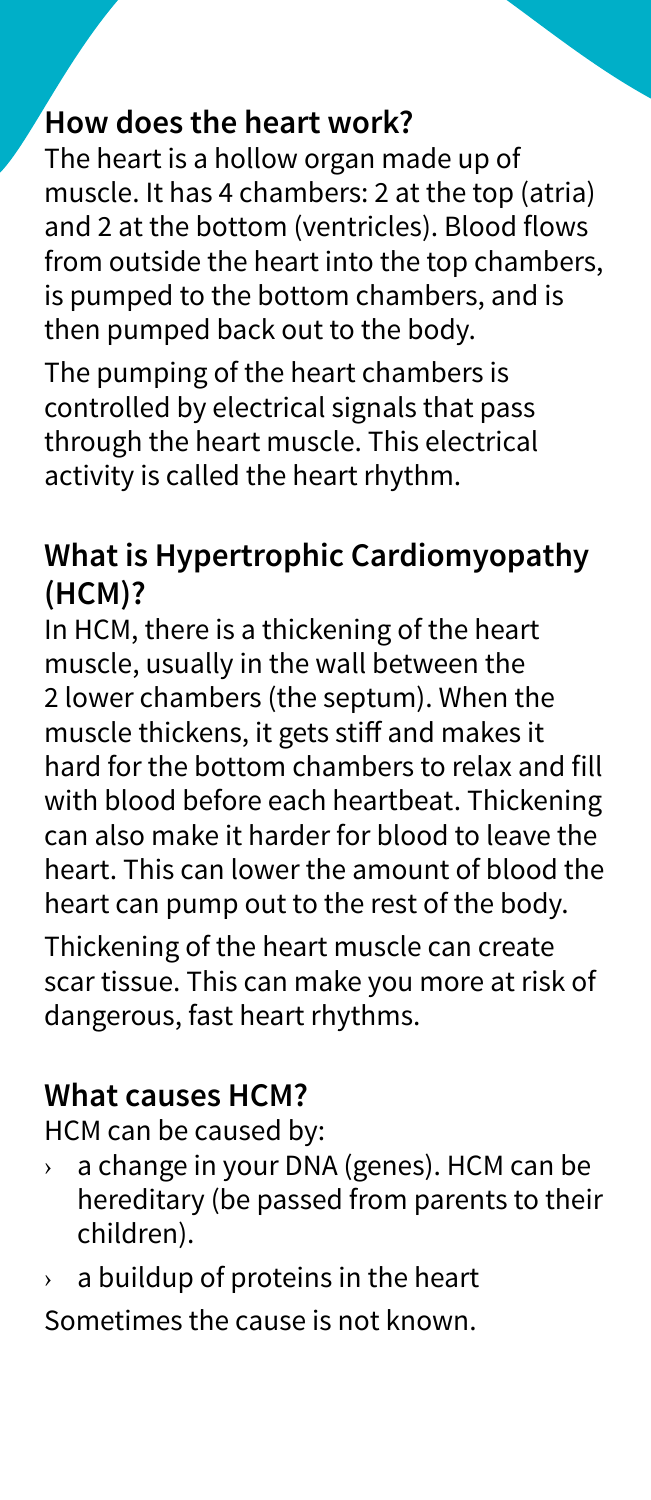

#### **What are the symptoms of HCM?**

Symptoms may include:

- $\rightarrow$  shortness of breath and chest pain.
- $\rightarrow$  palpitations (feeling like your heart is jumping, racing, or fluttering). These can be caused by abnormal heart rhythms.
- › dizziness, lightheadedness, or blackouts. This can be caused by abnormal heart rhythms or low blood pressure.

**It is important to tell your health care provider if you had a relative who died suddenly at a young age. This could have been caused by HCM.**

#### **How is HCM diagnosed?**

A number of tests are used to diagnose HCM. Your health care provider may arrange for you to have some of these:

**Electrocardiogram (ECG):** A recording of your heart rhythm for 10 to 20 seconds.

**Holter monitor:** A recording of your heart rhythm for 24 hours (1 day).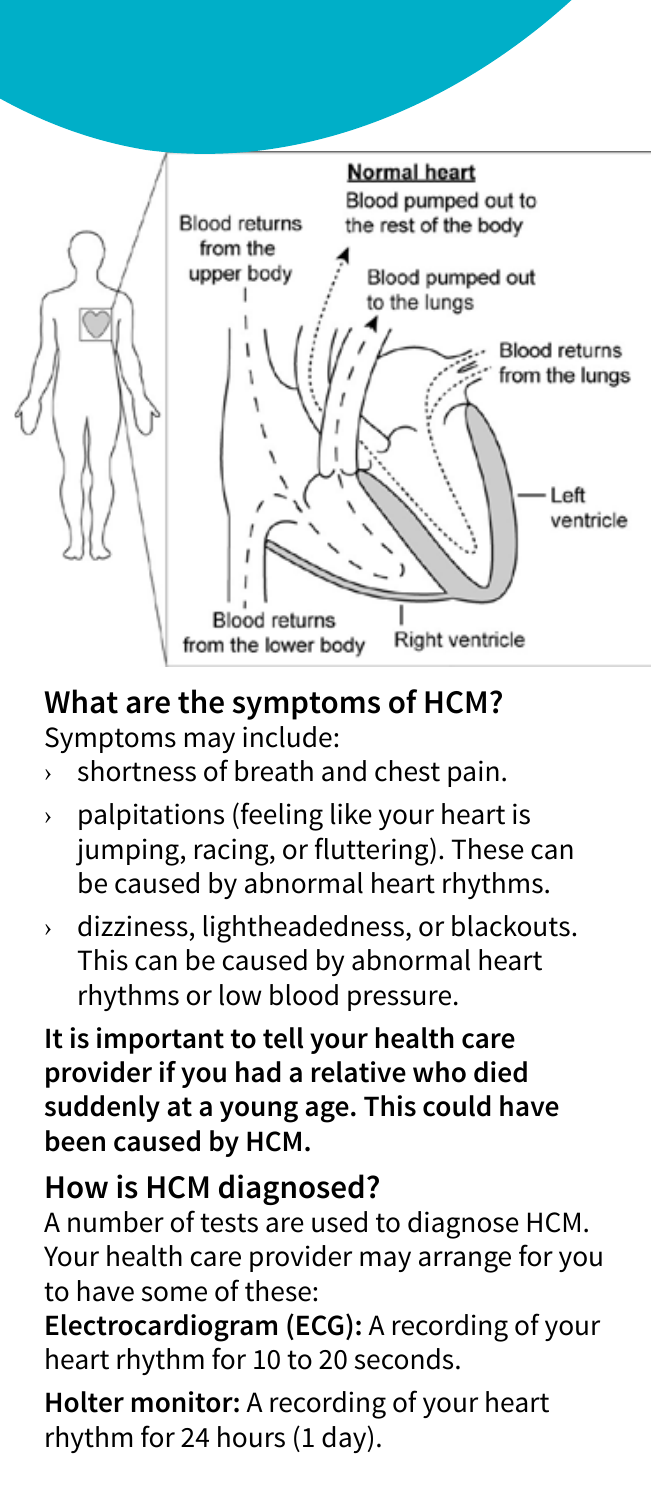

**Exercise stress test:** A recording of your heart rhythm and blood pressure while you exercise on a treadmill.

**Echocardiogram (Echo):** An ultrasound is used to measure the size of the heart chambers and how well the heart is pumping.

**Cardiac MRI:** A scan using magnets and radio waves. It can measure the size of the heart chambers and how well the heart is pumping.

*Your cardiologist (heart doctor) may also suggest other tests. They will talk with you about this, if needed.*

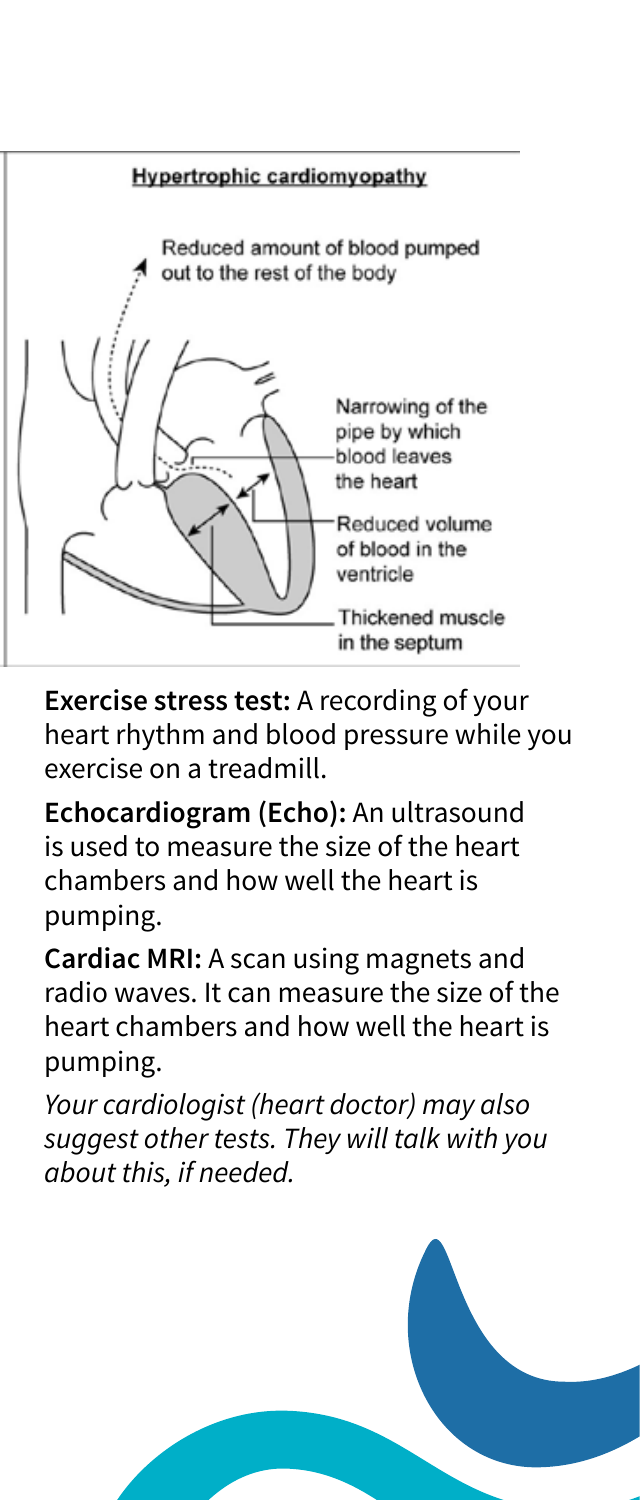## **Genetic testing and family screening**

If your cardiologist suspects that a change in your DNA could have caused your HCM, they may ask if you would like to talk with a genetic counsellor about genetic testing. Your cardiologist may also want to invite other members of your family to be tested for HCM. They may ask you to help by passing letters on to your family.

## **How is HCM treated?**

There is no cure for HCM, but there are treatments available to control fast heart rhythms and to make you feel better.

Treatments may include:

- › medications
- $\rightarrow$  a special pacemaker called an internal cardioverter defibrillator (ICD) (to identify and treat fast heart rhythms)
- $\rightarrow$  heart surgery to make it easier for the blood to leave the heart
- $\rightarrow$  heart transplant this is rare

#### **For more info visit:**

The Canadian Sudden Arrhythmia Death Syndromes (SADS) Foundation (includes booklet on HCM that you can download)

www.sads.ca

Heart & Stroke Foundation of Canada

› www.heartandstroke.ca/heart/conditions/ cardiomyopathy

HealthLink BC

› www.healthlinkbc.ca/health-topics/ hw52662